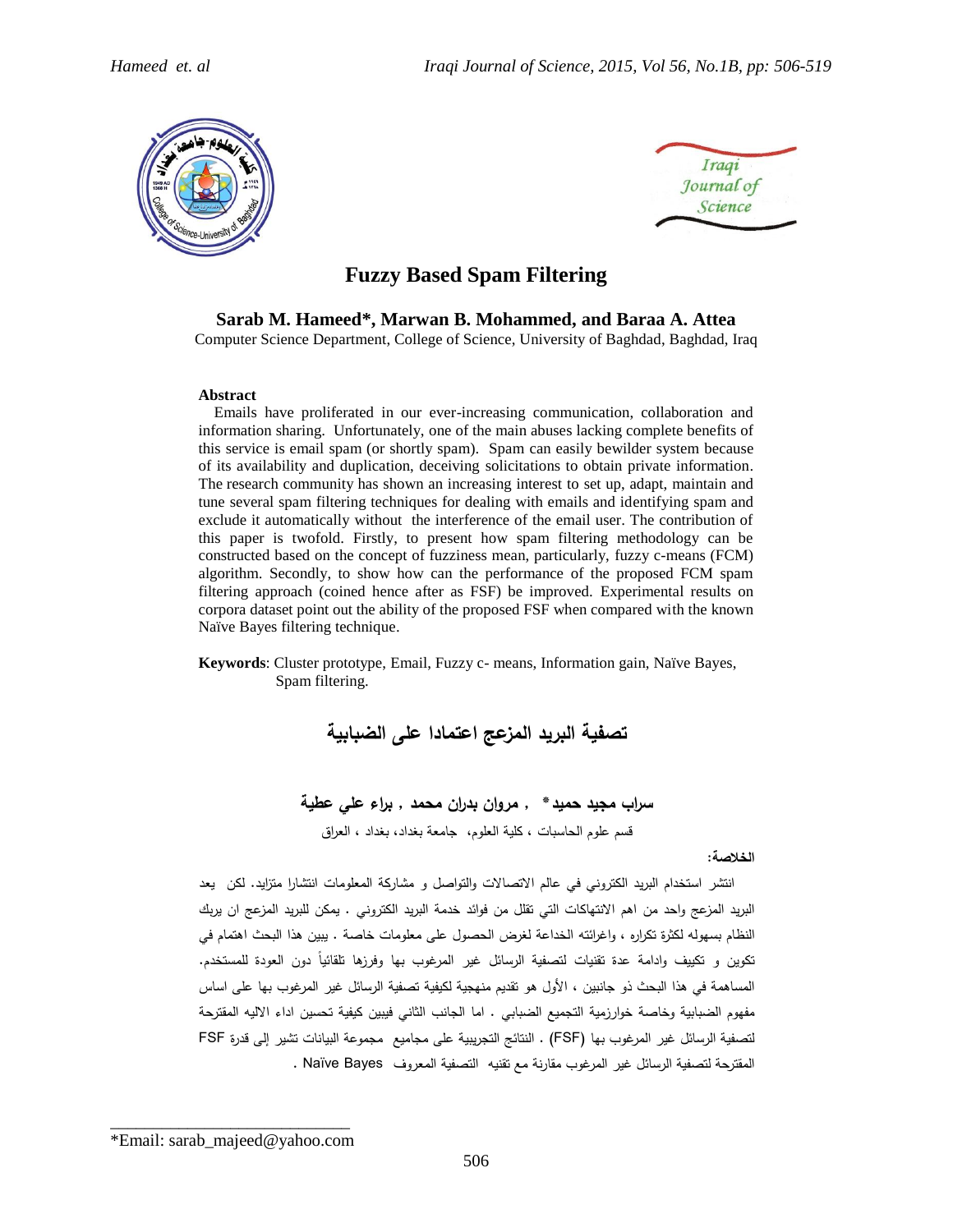## **1. Introduction**

Nowadays, many places in the internet can be easily overwhelmed with many copies of similar unproductive messages, known as *spam* that costs the sender nearly nothing but, unlike, consumes recipient productivity and system availability. Spam often comes disguise in the form of commercial advertising, mostly for dubious and doubtful products, get rich quick schemes, quasi-legal services, pornography, or viruses [1, 2]. In the last few years, the research community has shown an increasing interest to set up, adapt, maintain and tune spam filtering techniques. The generalized formalization of a spam filtering function,  $F$ , is a binary classifier defined, with respect to a set of parameters,  $\Theta$ , as in Eq. (1):

$$
F(m, \Theta) = \begin{cases} C_{spam} & if \ m \ is \ spam \\ C_{email} & if \ m \ is \ legitimate \ mail \end{cases}
$$
 (1)

Where  $m$  is an electronic message (email) to be classified as either spam or (legitimate) mail.  $\Theta$  is a vector of parameters that characterizes the spam filtering function,  $F$ , and has a great influence on the final classification accuracy.  $C_{spam}$  and  $C_{email}$  are output labels to be assigned to the received messages.

Usually, spam has unqualified or no absolute definition so as to distinguish it from legitimate emails. Hence, the discipline of Machine Learning (ML) has recently engaged considerable attention in the design of effective spam filtering functions. In [3], a hybrid spam filtering mechanism based on K-means clustering and support vector machine (SVM) was proposed. The evaluation of the hybrid mechanism was carried out using a spam based standard dataset. The hybridization mechanism results in decreasing training time and increasing accuracy of SVM classifier.

In [4], a fuzzy clustering algorithm (Fuzzy C-Means) was proposed to filter out spam messages. A set of message features, is normalized using Heterogeneous Value Difference Metric (HDVM). Different data set sizes were collected from Spam assassin corpora by real users' emails. They found that the false negative error rate of the algorithm is low between 16% and 4%.

In [5], a text clustering algorithm based on the vector space model is proposed where the features of Kmeans, Balanced Iterative Reducing and Clustering using Hierarchies BIRCH algorithm were integrated. Nearest neighbor and  $K$ -Nearest neighbor clustering  $(K-NNC)$  can serve as the basis of classification of the ling spam corpus dataset. Different performance measures such as precision, recall, specificity and accuracy were evaluated. The results concluded that the combination of BIRCH with K-NNC works better with large data sets compared to the performance of K-means.

In [6], Optical Back Propagation (OBP) technique was proposed to identify whether a message is spam or email based on the content of the message. The performance of the proposed OBP-based spam is reasonable for different sizes of training and testing dataset.

In this paper, one of the fuzzy clustering family named fuzzy c-means algorithm (FCM) will be utilized to design spam filtering that can efficiently distinguish between spam and legitimate email messages. The remainder of this paper is organized as follows. Section 2 describes the basic concepts behind achieving Fuzzy c means (FCM). Section 3 illustrates the suggested spam filtering algorithm based on FCM. The proposed algorithm is coined as, FCM spam filtering (FSF). Section 4 illustrates experimental results. Finally, section 5 presents conclusions carried out after this work.

## **2. Fuzzy c-means Algorithm**

Fuzzy c-means (FCM) algorithm is one of the most widely used fuzzy clustering models [7]. The basic concept of FCM algorithm is the generation of the centers of  $k$  clusters by contribution of  $n$  data points. For each data point or sample,  $s_i$ , in a given data set  $S = \{s_1, s_2, ..., s_n\}$ , FCM computes its degree of belongingness to each of  $k$  clusters. FCM assumes that the number of clusters,  $k$ , is known in advance, or at least it is some fixed number. Each of the clusters,  $c_i$ ,  $1 \le i \le k$ , is represented by its center (or prototype),  $v_i$ . Thus, a complete set of k prototypes  $V = \{v_1, v_2, ..., v_k\}$  is to be produced by FCM. At the beginning of FCM, the values of these prototypes are chosen randomly. Usually, they are taken randomly from the data set S. Then, according to the Euclidean distance, each sample vector  $s_i, 1 \le j \le n$  is assigned a membership (belongingness) degree,  $u_{ij} \in [0,1]$ , to each cluster  $v_i$ . Thus, FCM can construct a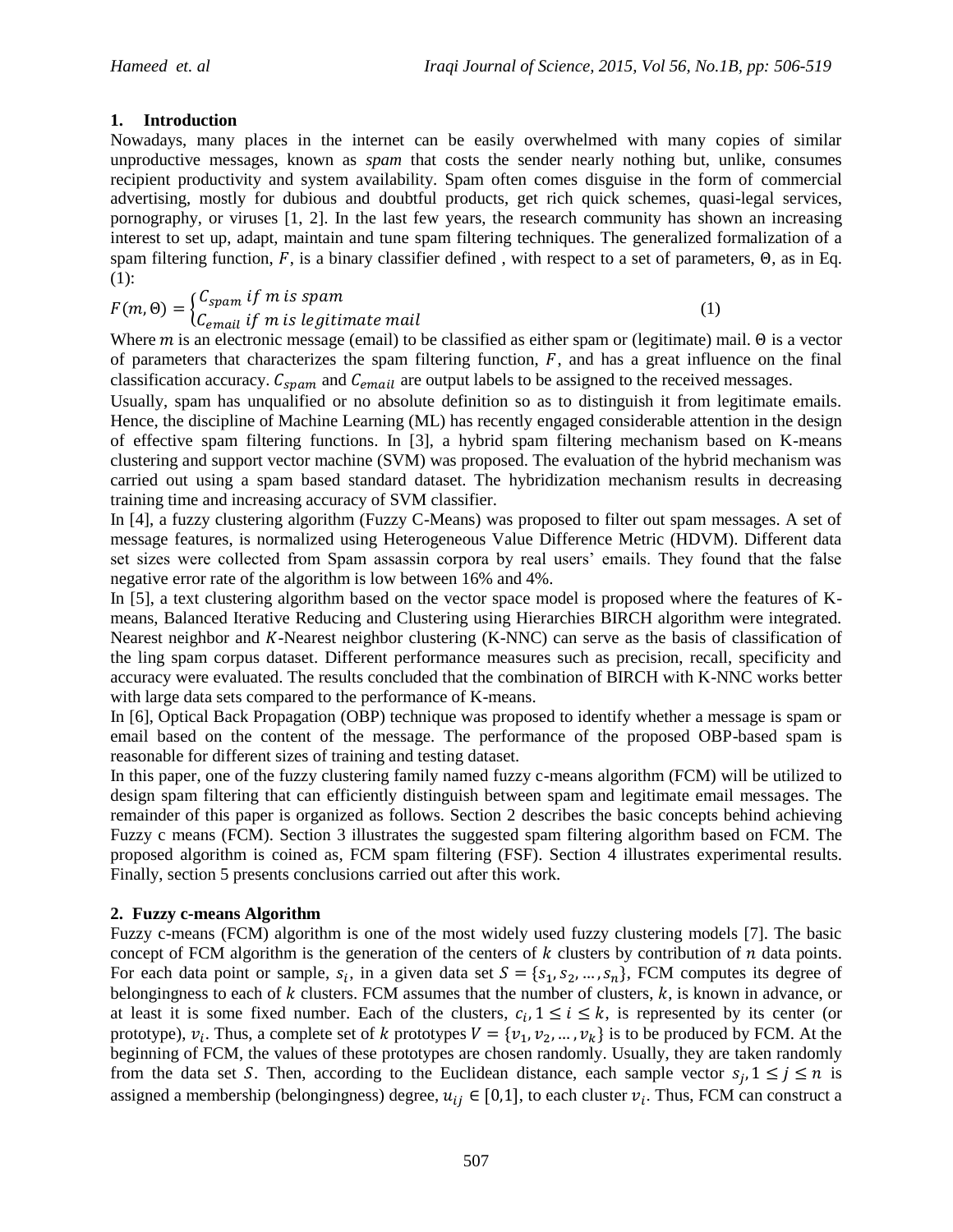$k \times n$  matrix  $U = [u_{ij}]$ , the so called fuzzy partition matrix. For fuzzy clustering, the probabilities of belongingness of the data point  $s_i$  should be summed up to 1, i.e.:

$$
\forall j, \ 1 \le j \le n: \\
\sum_{i=1}^{k} u_{ij} = 1
$$
\n(2)

FCM algorithm aims to minimize the global cluster variance, i.e., the within cluster variance summed up over all k clusters. This measure is usually denoted by  $\mathcal{L}_m$  criterion as defined in Eq. 4 [8].

$$
Min J_m(S, U, V) = \sum_{i=1}^{k} \sum_{j=1}^{n} u_{ij}^{m} d^{2} (s_{j} - v_{i})
$$
\n(3)

The exponent  $m$  in the equation represents fuzziness parameter which is used to adjust the weighting effect of membership values [8].

Since, the objective function  $Min\ I_m(S, U, V)$  cannot be minimized directly, an iterative algorithm is used to iteratively optimize the membership degrees and cluster centers by updating  $u_{ij}$  and  $v_i$  using Eq. (4) and Eq. (5) respectively. In other words, first the membership degrees are optimized for fixed prototypes then the cluster prototypes (centers) are optimized for fixed membership degrees.

$$
u_{i,j} = \frac{1}{\sum_{i=1}^{k} \left(\frac{d^2(s_j, v_i)}{d^2(s_j, v_k)}\right)^{\frac{2}{m-1}}}
$$
(4)  

$$
v_i = \frac{\sum_{k=1}^{n} (u_{i,k})^m s_k}{\sum_{k=1}^{n} (u_{i,k})^m}
$$

#### **3. FCM for Spam Filtering**

The spam filtering problem can be viewed as a two-class clustering problem, the goal of which is to classify an incoming message into one of two categories; either spam or legitimate email. Due to the vagueness nature of spam, we conduct FCM for this classification purpose. In what follow, we will present the necessary steps of the proposed fuzzy based spam filtering (coined as FSF) together with its mathematical notations and formulations. All notations and formulations will be unified with those presented in the previous sections.

The proposed FSF is mainly composed of two modules: *training module* (*FSF<sub>trn</sub>*), and *testing module* ( $FSF_{tst}$ ). The role of the training module is to train, according to a set  $S = \{s_1, s_2, ..., s_n\}$  of a *priori* classified messages, two prototype vectors  $V = \{v_1, v_2\}$ . The generated prototype vectors should be correct enough to meet the appropriate spam and legitimate email cluster centers  $c_1$  and  $c_2$ , respectively.

On the other hand, the goal of the testing module is to make, based on the trained prototype vectors  $V$ produced from the training module, a binary classification decision,  $F$ , on the incoming message(s). The details of the training and testing module will be described next, after, depicting the general layout of the proposed FSF in figure -1.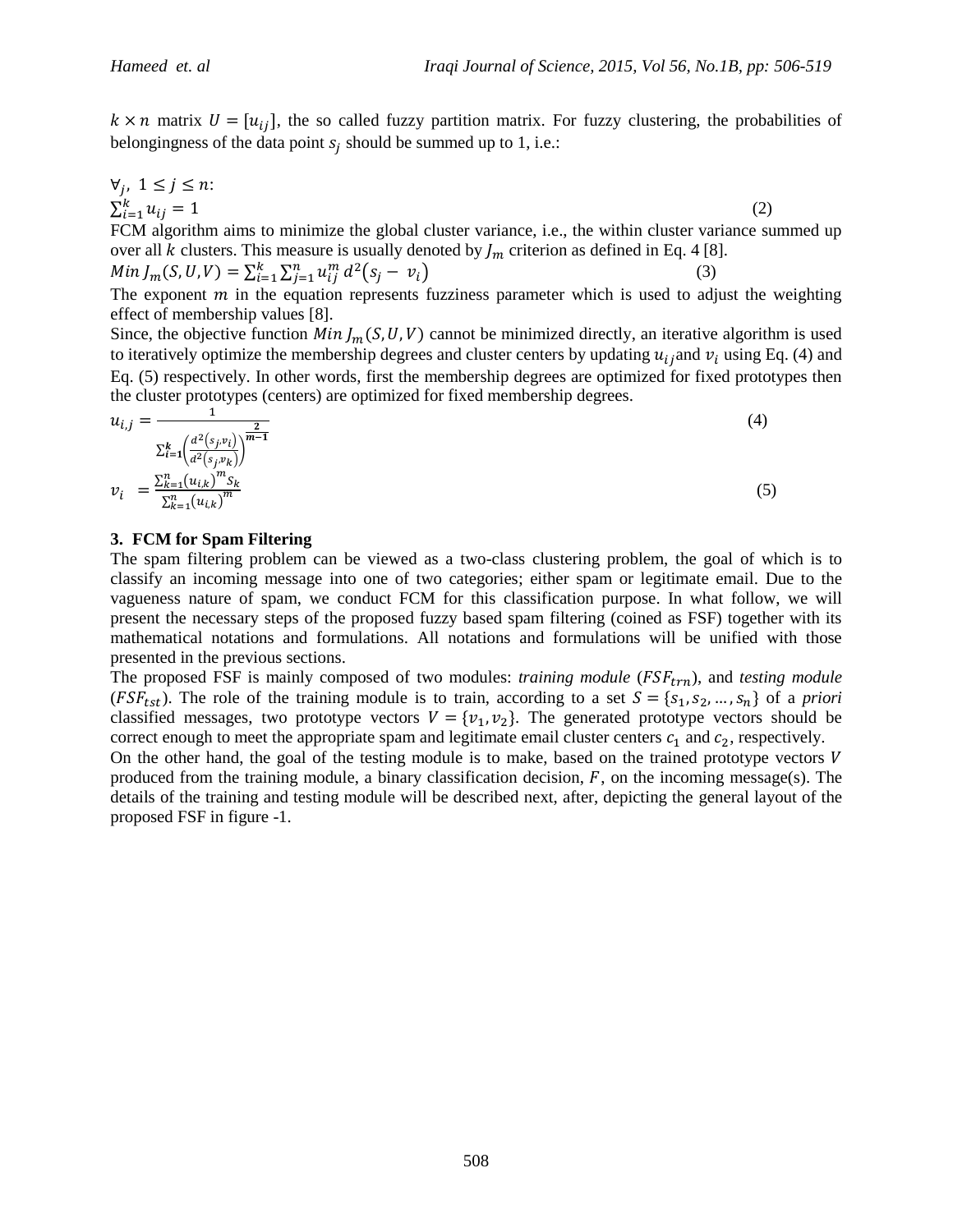

**Figure 1-** General layout of FSF.

#### **3.1 Training Module**

In this module, corpora dataset [9] is used as the input space  $S = \{s_1, s_2, ..., s_n\}$  of messages. Corpora dataset is a widely used spam based dataset created in June/July 1999, by M. Hopkins, E. Reeber, G. Foreman and J. Suermondt of Hewlett Packards Labs. This dataset consists of a table of 4601 rows (or records), each of 58 columns. Each row corresponds to one random message, while each column represent one attribute or feature characterizing the message at the corresponding row. Table -1 presents the name and type of each attribute exists in the corpora dataset. The first 57 features are variables and the last one indicates if it spam (1) or legitimate email (0). The total number of spam,  $n<sub>s</sub>$ , in this dataset is 1813 (forming 39.4% of the total dataset), while the total number of legitimate emails,  $n_e$ , is 2788 (i.e., forming 60.6% of the total dataset).

Thus, corpora dataset can be formally described as  $S = \{s_1, s_2, ..., s_n\}$ , where  $n = n_s + n_e$ 4601. Moreover, each message,  $s_i \in S$ , can be formulized as:  $\forall i \in \{1, ..., n\}$  $s_i = \{s_{i1}, s_{i2}, \dots, s_{i57}\}\$  (6)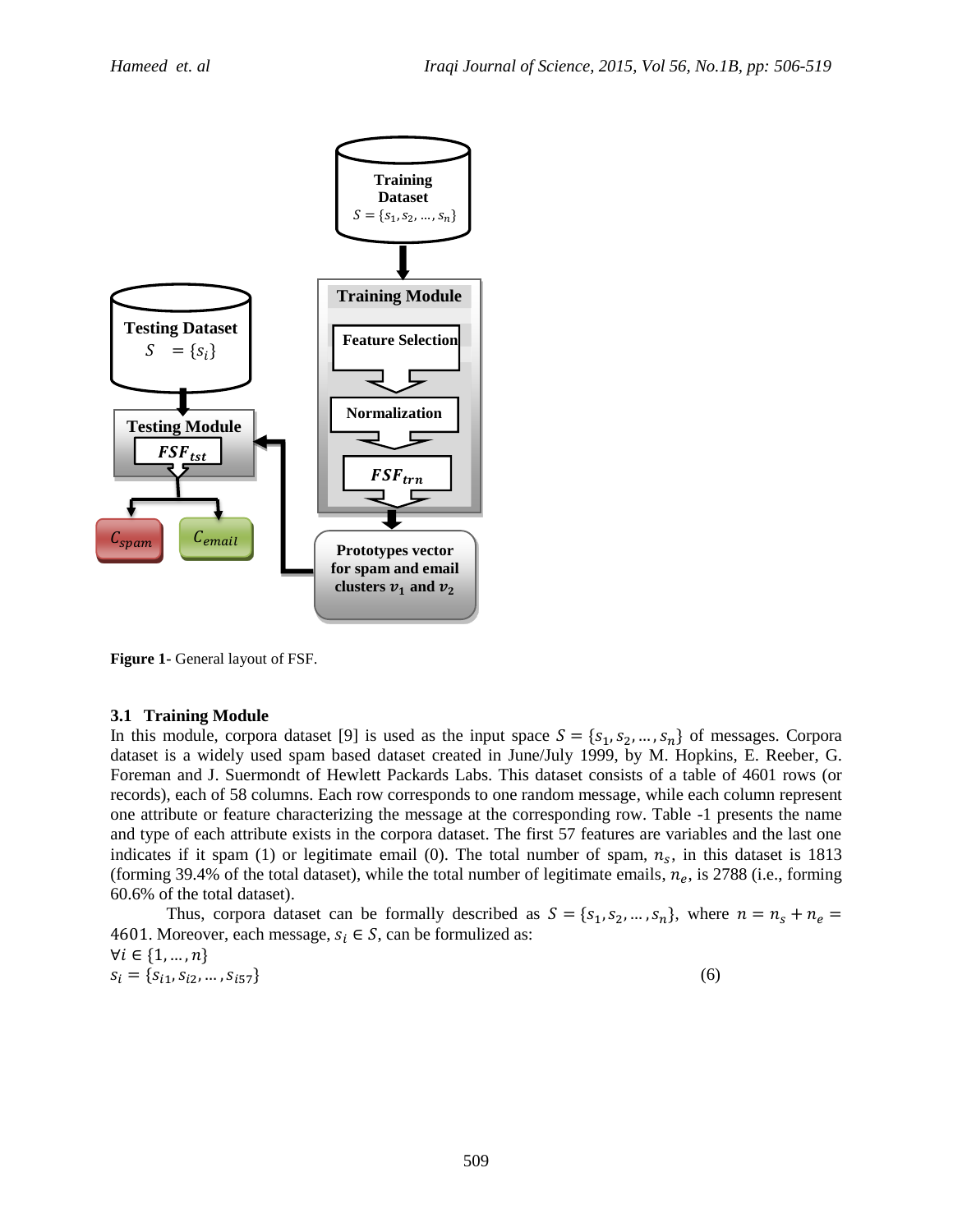| Feature# | <b>Feature Name</b>        | <b>Type</b>          |
|----------|----------------------------|----------------------|
| $1-48$   | word_freq_WORD             | Continuous (real)    |
| 49-54    | char_freq_CHAR             | Continuous (real)    |
| 55       | capital_run_length_average | Continuous (real)    |
| 56       | capital_run_length_longest | Continuous (integer) |
| 57       | capital_run_length_total   | Continuous (integer) |
| 58       | Class label                | Nominal              |

| Table 1: Number, names and types of corpora dataset features. |  |  |  |  |  |  |
|---------------------------------------------------------------|--|--|--|--|--|--|
|---------------------------------------------------------------|--|--|--|--|--|--|

First, the dataset  $S$  is preprocessed to remove irrelevant or weak features out of the total 57 features. Removing irrelevant features, or in other words, selecting a distinguished feature set,  $\mathcal{F}$ , out of the complete 57 features, is carried out by adopting *information gain algorithm* [10]*.* Formally speaking, if  $\mathbb{F} = \{\mathbb{F}_1, \mathbb{F}_2, ..., \mathbb{F}_{57}\}\$ is the complete feature set, then,  $\mathcal{F} \subseteq \mathbb{F}$ . Algorithm 1 outlines the steps necessary for selecting a distinguished feature set.

| <b>Algorithm 1</b> Feature set selection                                                                                                                                                                                                           |
|----------------------------------------------------------------------------------------------------------------------------------------------------------------------------------------------------------------------------------------------------|
| Input:                                                                                                                                                                                                                                             |
| Corpora dataset: $S = \{s_1, s_2, , s_n\}$                                                                                                                                                                                                         |
| Percentage of Selected feature set: Per%                                                                                                                                                                                                           |
| Output:                                                                                                                                                                                                                                            |
| Selected feature set: $\mathcal{F} \subseteq \mathbb{F}$                                                                                                                                                                                           |
| Method:                                                                                                                                                                                                                                            |
| $S = \{S_1, S_2\}$                                                                                                                                                                                                                                 |
| $S_1 = \{ s_i   s_{i58} = 1 \}$                                                                                                                                                                                                                    |
| $S_2 = \{ S_i   S_{i58} = 0 \}$                                                                                                                                                                                                                    |
| // Compute the information need (entropy) for clustering S into two clusters $(c_1$ and $c_2$ )<br>$I(S) = \sum_{i=1}^{2} \frac{ S_i }{ S } log_2 (\frac{ S_i }{ S })$<br>(7)<br>For each feature $\mathbb{F}_i \in \mathbb{F}$ 1 $\leq i \leq 57$ |
| Begin                                                                                                                                                                                                                                              |
| // Divide S into subsets $\{S_1, S_2, , S_l\}$ where $S_i$ is the subset which has the value $f_i$ for<br>feature $\mathbb{F}_i$                                                                                                                   |
| //Compute weighted average of information needed to identify the class of an element of<br>each subset                                                                                                                                             |
| $E(\mathbb{F}_i) = \sum_{j=1}^l \frac{ S_j }{ S } I(S_j)$<br>(8)                                                                                                                                                                                   |
| //Compute information gain for $\mathbb{F}_i$ by calculating the difference of information before<br>splitting $I$ and information after splitting $E$ .                                                                                           |
| $Gain(\mathbb{F}_i) = I(S) - E(\mathbb{F}_i)$<br>(9)                                                                                                                                                                                               |
| End                                                                                                                                                                                                                                                |
| Select <i>feature set</i> $\mathcal F$ such that $ \mathcal F  = Per\% \mathbb F$                                                                                                                                                                  |

Since features in the feature set  $\mathcal F$  can normally have different scales of values, then, the second preprocessing step is to normalize the values of these features to be in the range of  $[0,1]$ . This can be formulized as:

 $\forall \mathcal{F}_i \in \mathcal{F} \mid 1 \leq i \leq |\mathcal{F}|$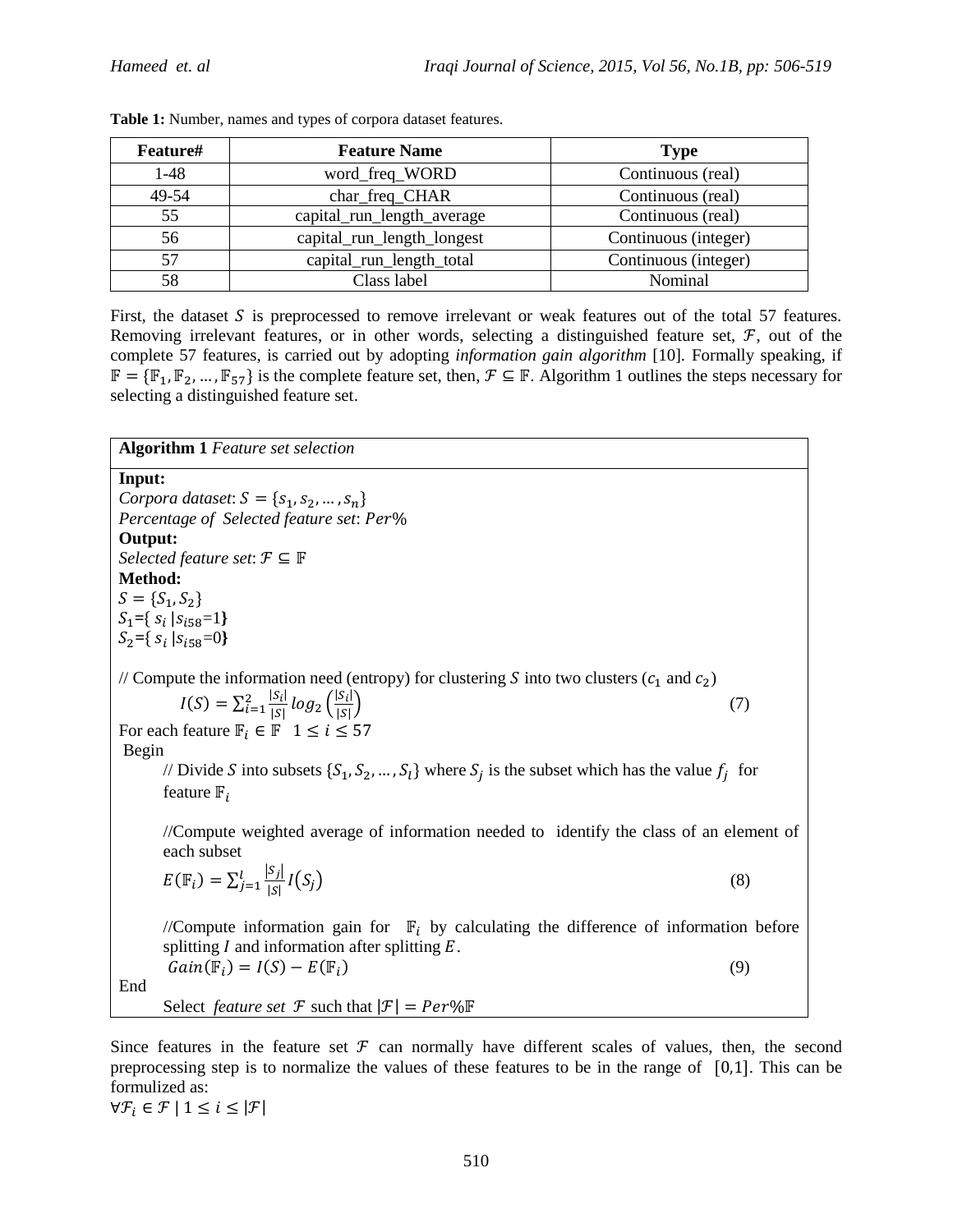$$
\mathcal{F}'_i = \frac{\mathcal{F}_i - \mathcal{F}_i^{min}}{\mathcal{F}_i^{max} - \mathcal{F}_i^{min}}
$$

where:

 $\mathcal{F}_i$ : is the feature value.

 $\mathcal{F}_i^{min}$ : is the minimum value feature  $\mathcal{F}_i$  can get.

 $\mathcal{F}_i^{max}$ : is the maximum value feature  $\mathcal{F}_i$ can get.

Now, the input set of samples,  $S'$ , is ready for handling by the first module of FSF. Let the size of the trained dataset is  $n_t$ , i.e.,  $S' = \{s'_1, s'_2, ..., s'_{n=n_t}\}\$ . The purpose of the training module is to construct two clusters, namely, *spam cluster*, c1, and *legitimate email cluster*, c2. The formation of these two clusters can be achieved by specifying the prototype value (i.e., center) of each one. After preprocessing, the distinguished feature set  $\mathcal F$  can be used by FCM to define the prototype of each cluster. The main steps of FCM algorithm for FSF is presented in algorithm 2.

#### **Algorithm 2** *FCM for FSF* **Input:**

- Number of samples in the training set  $n_t$ .
- *Dataset*:  $S' = \{s'_{1}, s'_{2}, ..., s'_{n=n_{\star}}\}$
- *Number of selected features*
- *Number of clusters* $c = 2$ *.*
- *Set fuzziness parameter*
- *Set iteration number*  $t = 0$
- *Stopping criterion*  $\varepsilon = 0.001$

## **Output:**

- Prototype vector for spam cluster,  $v_1 = \{v_{11}, v_{12}, ..., v_{1|\mathcal{F}|\}}$
- Prototype vector for legitimate email cluster,  $v_2 = \{v_{21}, v_{22}, ..., v_{2|F|}\}\$

## **Method:**

- **1.** At  $t = 0$ , initialize prototype vectors  $v_1^0$ ,  $v_2^0$
- 2. Calculate the Euclidean distance between each sample,  $s'_{i}$ , and the prototype of the two clusters  $v_1^t$ , and  $v_2^t$ .

$$
\forall i \in \{1,2\} \land \forall j \in \{1, ..., n_t\} \land \forall k \in \{1, ..., |\mathcal{F}|\}
$$

$$
d^2(s'_j, v_i) = \sqrt{\sum_{k=1}^{|\mathcal{F}|} (s'_{j,k} - v_{i,k})^2}
$$
(11)

**3.** For the two clusters c1 and c2, and each sample,  $s_i$ , compute cluster membership values  $u_{i,i}^t$  as:  $\forall i \in \{1,2\} \land \forall j \in \{1, ..., n_t\}$ 

$$
u_{i,j}^t = \frac{1}{\sum_{k=1}^2 \left(\frac{d^2(s_j, v_i)}{d^2(s_j, v_k)}\right)^{\frac{2}{m-1}}}
$$
(12)

**4.** Update prototype values  $v_1$  and  $v_2$  of the two clusters using:

$$
\forall i \in \{1,2\}
$$
  

$$
\nu_i^{t+1} = \frac{\sum_{k=1}^n (u_{i,k})^m s_k}{\sum_{k=1}^n (u_{i,k})^m}
$$
 (13)

**5.** Checking for stopping criteria in Eq. 14, if then stop, else increment iteration number,  $t$ , by one and go to step 2.

$$
\forall i \in \{1,2\} \land \forall j \in \{1, ..., n_t\} max\{|u_{i,j}^{t+1} - u_{i,j}^t|\} < \varepsilon
$$
 (14)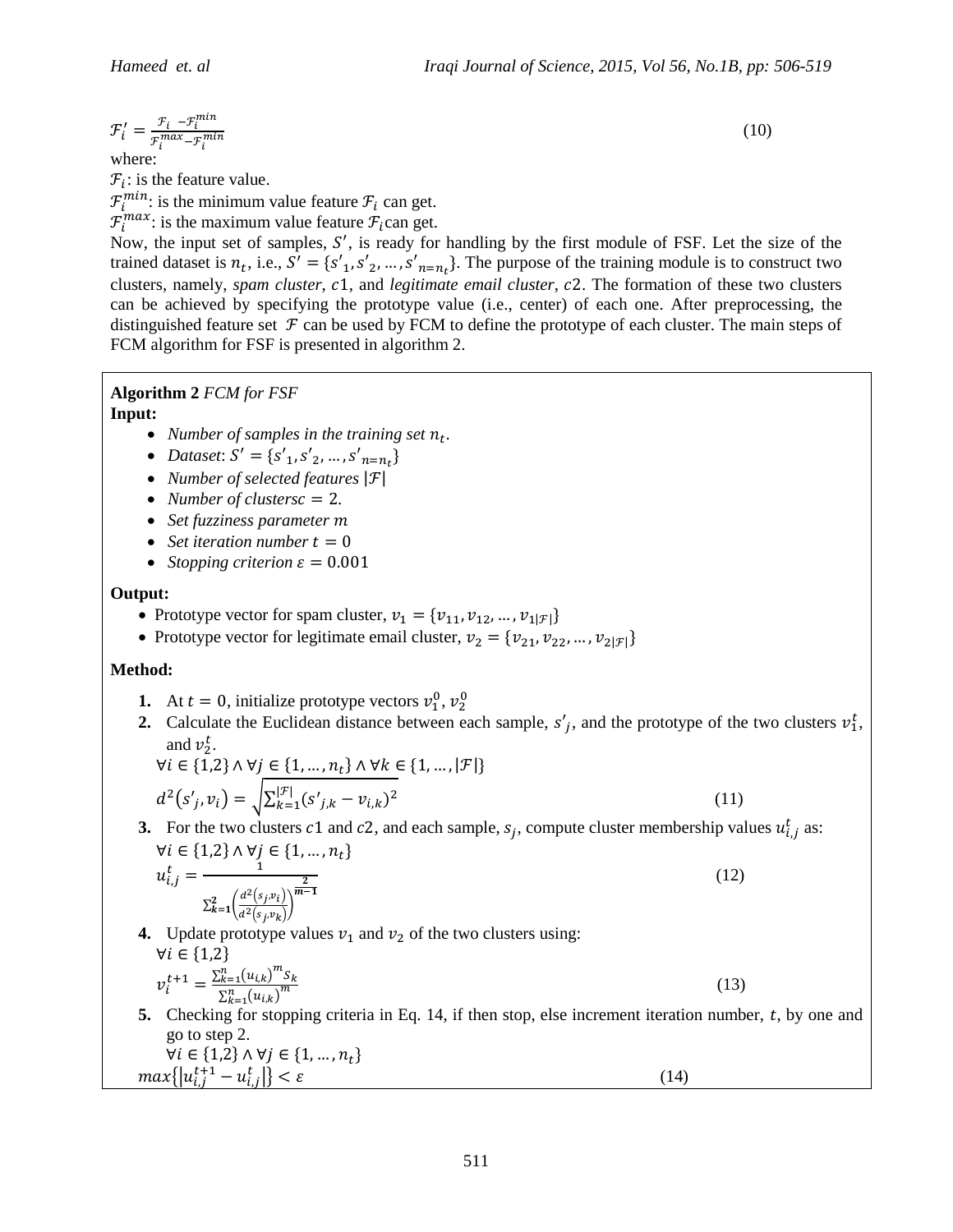# **3.2 Testing Module**

In this module, the two prototype vectors calculated in the training module  $v_1 = \{v_{11}, v_{12}, \dots, v_{1|\mathcal{F}|}\}\$ and  $v_2 = \{v_{21}, v_{22}, ..., v_{2|\mathcal{F}|}\}\$ are first extracted. Then, for each of the incoming tested message vectors in a set  $S = \{s_i\}$ , the two membership values  $u_{1i}$  and  $u_{2i}$  are computed as follows. The belongingness degree to the spam cluster,  $u_{1i}$  is defined in Eq. (15), while the belongingness degree to the legitimate email cluster,  $u_{2i}$ , is defined in Eq. (16).

$$
u_{1i} = \frac{1}{\sum_{k=1}^{2} \left(\frac{d^2(s_i, v_1)}{d^2(s_i, v_k)}\right)^{\frac{2}{m-1}}}
$$
(15)  

$$
u_{2i} = \frac{1}{\sum_{k=1}^{2} \left(\frac{d^2(s_i, v_2)}{d^2(s_i, v_k)}\right)^{\frac{2}{m-1}}}
$$
(16)

The testing module of FSF, denoted by  $FSF_{tst}$ , will assign label  $C_s$  or  $C_e$  to the tested message  $s_i$ . Formulizing  $FSF_{tst}$  as in Eq. (1),  $\Theta$  will represent the prototype set  $V = \{v_1, v_2\}$  as follows:

$$
FSF_{tst}(s_i, \{v_1, v_2\}) = \begin{cases} C_{spam} & if u_{1i} > u_{2i} \\ C_{email} & otherwise \end{cases}
$$
 (17)

## **4. Experimental Results**

This section experimentally tests the effectiveness of FSF algorithm. A set of experiments and comparison have been conducted to show the applicability of FSF on clustering spam and legitimate email messages. In the training module, a training dataset is divided into seven groups, each contains distinct samples

selected randomly from the spam-based dataset. The number of samples for each group is tabulated in table -2.

On the other hand, the testing dataset is divided into four groups, each one contains distinct samples selected randomly from the remaining spam-based dataset. Also, the number of samples for each group is quantified in table -3.

| Group $#$        | <b>Number of Samples</b> | <b>Email Samples</b> | <b>Spam Samples</b> |
|------------------|--------------------------|----------------------|---------------------|
| $trn_1$          | 300                      | 180                  | 120                 |
| trn <sub>2</sub> | 600                      | 360                  | 240                 |
| trn <sub>3</sub> | 900                      | 540                  | 360                 |
| $trn_4$          | 1200                     | 720                  | 480                 |
| $trn_5$          | 1500                     | 900                  | 600                 |
| $trn_6$          | 1800                     | 1080                 | 720                 |
| $trn_7$          | 2100                     | 1260                 | 840                 |

**Table 2-** Training Dataset Groups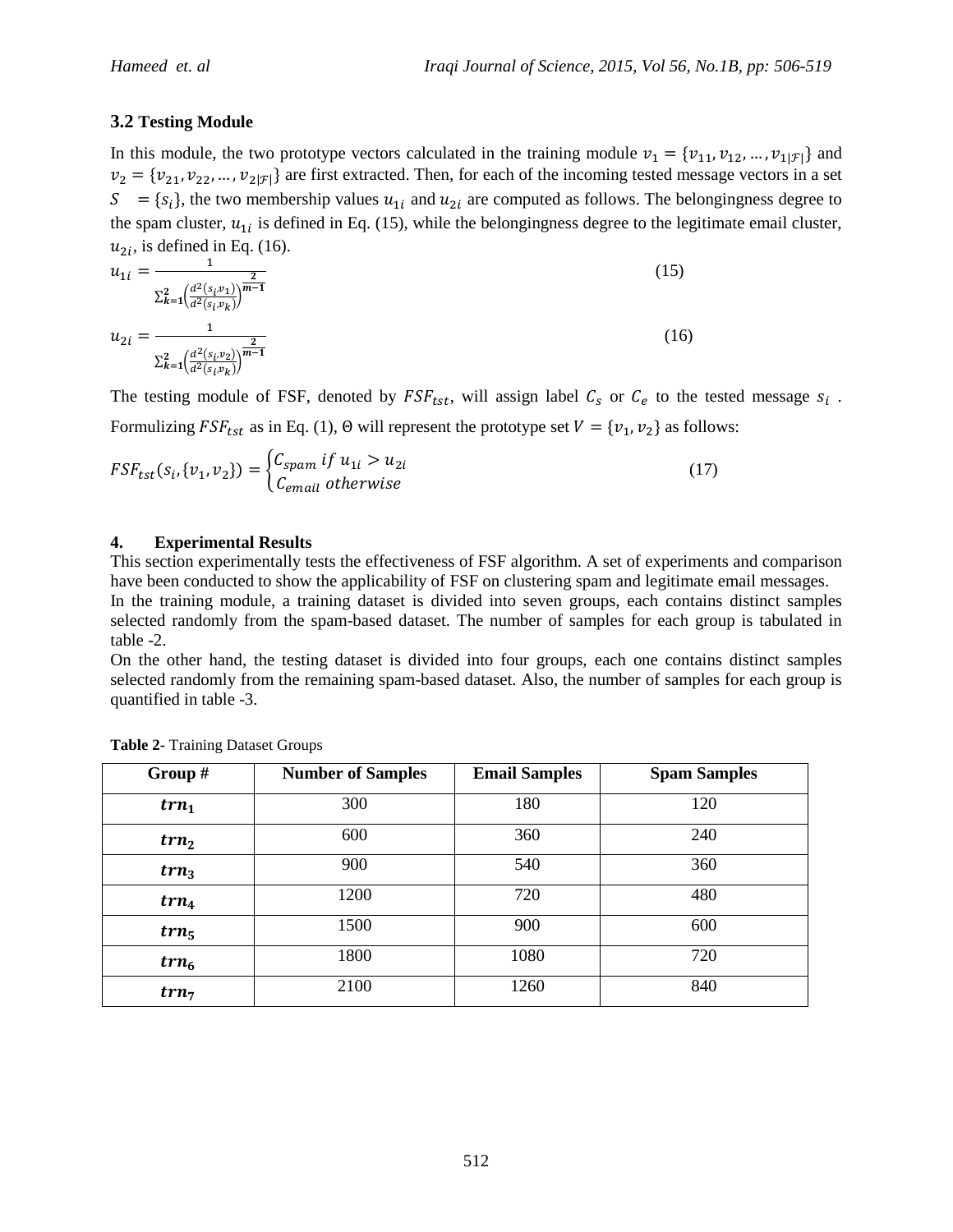| Group $#$        | <b>Number of Samples</b> | <b>Email Samples</b> | <b>Spam Samples</b> |
|------------------|--------------------------|----------------------|---------------------|
| $tst_1$          | 300                      | 180                  | 120                 |
| tst <sub>2</sub> | 600                      | 360                  | 240                 |
| tst <sub>3</sub> | 900                      | 540                  | 360                 |
| $tst_4$          | 1200                     | 720                  | 480                 |

**Table 3-** Testing Dataset Groups

## **4.1 Evaluation Criteria**

The confusion matrix is used to analyze the effect of the proposed FSF algorithm. As we have two clusters, c1 and c2, the confusion matrix can be defined as  $2 \times 2$  matrix. Each entry in the matrix is assigned to one of four possible combinations: True Negative,  $TN$ , True Positive,  $TP$ , false Positive,  $FP$ , and False Negative,  $FN$ . TP is considered for spam which is correctly classified, whereas  $FP$  occurs when legitimate emails are misclassified as spam.  $TN$  considers legitimate messages that are correctly classified, whereas  $FN$  occurs when the spam action is misclassified as legitimate email. Table  $-4$  presents the confusion matrix work.

To evaluate the performance of FSF, three criteria are used. These are:

**1. Accuracy** (*Acc*): this measure reflects the percentage of predictions that are correct [11]. The formula for calculating this measure is given as in Eq. 18.

$$
Acc = \frac{TP + TN}{TP + TN + FP + FN} \tag{18}
$$

**2. Spam Precision** (*SP*): is the percentage of the predicted positive cases that are correct [11]. The formula for calculating this measure is:

$$
SP = \frac{TP}{TP + FP}
$$
 (19)

**1. Spam Recall** (*SR*): is defined as the ratio of the number of correctly detected spam [11]. The formula for calculating this measure is:

$$
SR = \frac{TP}{TP + FN} \tag{20}
$$

| <b>Table 4- Confusion matrix</b> |  |  |  |  |
|----------------------------------|--|--|--|--|
|----------------------------------|--|--|--|--|

|                       | <b>Predicted Cluster</b> |                               |                              |  |  |  |  |
|-----------------------|--------------------------|-------------------------------|------------------------------|--|--|--|--|
|                       |                          | <b>Negative class (Email)</b> | <b>Positive class (Spam)</b> |  |  |  |  |
| <b>Actual Cluster</b> | Email                    | TN                            | FP                           |  |  |  |  |
|                       | <b>Spam</b>              | FN                            |                              |  |  |  |  |

## **4.2 Impact of fuzziness Parameter**

Increasing and decreasing the value of the fuzziness parameter  $m$  has an influence on the performance of FCM. During training phase,  $m$  has tested with three setting, 1.5, 2, and 2.5. Table-5 presents the accuracy results of four testing groups while varying  $m$  value. Average results presented in table-5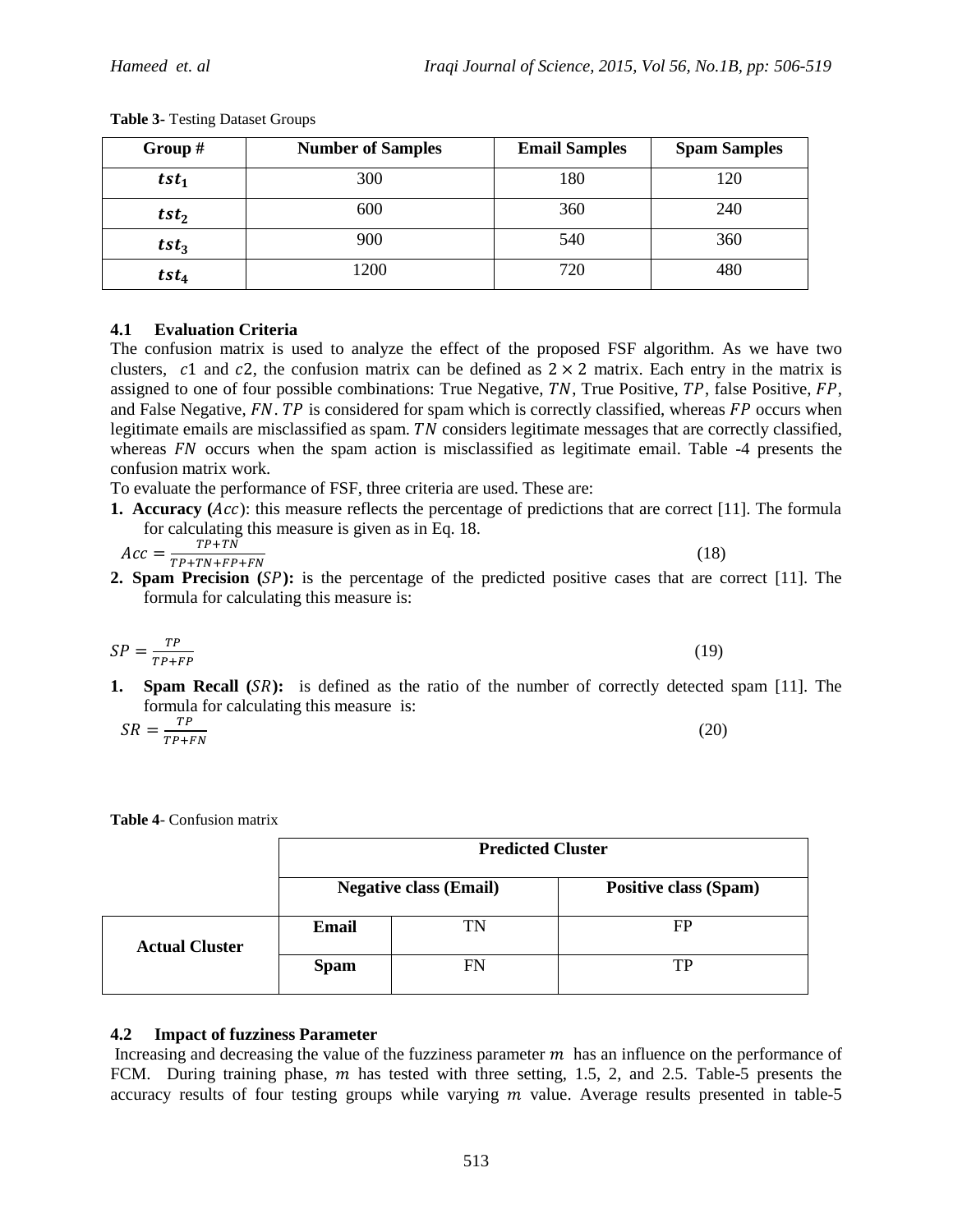clarifies that best accuracy is achieved when  $m = 2$ . When  $m = 1.5$ , average accuracy is 96.5. However, performance of FSF show similar behavior when  $m = 2$  or 2.5. We found that, average accuracy results is (98.58%).

| <b>Training</b>                 |                  |                  | <b>Testing Dataset Groups</b> |                  |         |         |
|---------------------------------|------------------|------------------|-------------------------------|------------------|---------|---------|
| <b>Dataset</b><br><b>Groups</b> | $\boldsymbol{m}$ | $tst_1$          | tst <sub>2</sub>              | tst <sub>3</sub> | $tst_4$ | Average |
|                                 | 1.5              | 100              | 100                           | 98.11            | 90      | 97.02   |
| $trn_1$                         | $\overline{2}$   | 100              | 99.66                         | 99.66            | 96.91   | 99.05   |
|                                 | 2.5              | 100              | 99.66                         | 99.66            | 96.91   | 99.05   |
|                                 | 1.5              | $\overline{100}$ | 100                           | 95.77            | 87      | 95.69   |
| trn <sub>2</sub>                | $\overline{2}$   | 100              | 99.66                         | 99.22            | 95.08   | 98.49   |
|                                 | 2.5              | 100              | 99.66                         | 99.22            | 95.08   | 98.49   |
| trn <sub>3</sub>                | 1.5              | 100              | 100                           | 97.88            | 90.33   | 97.05   |
|                                 | $\overline{2}$   | 100              | 99.83                         | 100              | 97.33   | 99.29   |
|                                 | 2.5              | 100              | 99.83                         | 100              | 97.33   | 99.29   |
| $trn_4$                         | 1.5              | 100              | 100                           | 98.55            | 92.83   | 97.84   |
|                                 | $\overline{2}$   | 100              | 99.83                         | 99.88            | 97.83   | 99.38   |
|                                 | 2.5              | 100              | 99.83                         | 99.88            | 97.83   | 99.38   |
|                                 | 1.5              | 100              | 100                           | 97.88            | 90.91   | 97.19   |
| $trn_5$                         | $\overline{2}$   | 100              | 99.83                         | 100              | 97.16   | 99.24   |
|                                 | 2.5              | 100              | 99.83                         | 100              | 97.16   | 99.24   |
| $trn_6$                         | 1.5              | 100              | 99.83                         | 99.77            | 95.75   | 98.83   |
|                                 | $\overline{2}$   | 100              | 99.83                         | 99.66            | 98.58   | 99.51   |
|                                 | 2.5              | 100              | 99.83                         | 99.66            | 98.58   | 99.51   |
|                                 | 1.5              | 100              | 99.83                         | 99.88            | 96.5    | 99.05   |
| $trn_7$                         | $\overline{2}$   | 100              | 99.66                         | 99.44            | 98.58   | 99.42   |
|                                 | 2.5              | 100              | 99.66                         | 99.44            | 98.58   | 99.42   |

**Table 5-** Impact of fuzziness parameter on FSF's Accuracy.

## **4.3 Impact of Number of selected features**

Intuitively, increasing or decreasing number of selected features effects on the performance of any spam filtering model, including the proposed FSF. Using information gain, different feature sets can be obtained. Table -6 presents accuracy result of FSF using different percentage of information gain, i.e., different  $|\mathcal{F}|$ . In the table, the average accuracy of the four testing dataset groups is also included.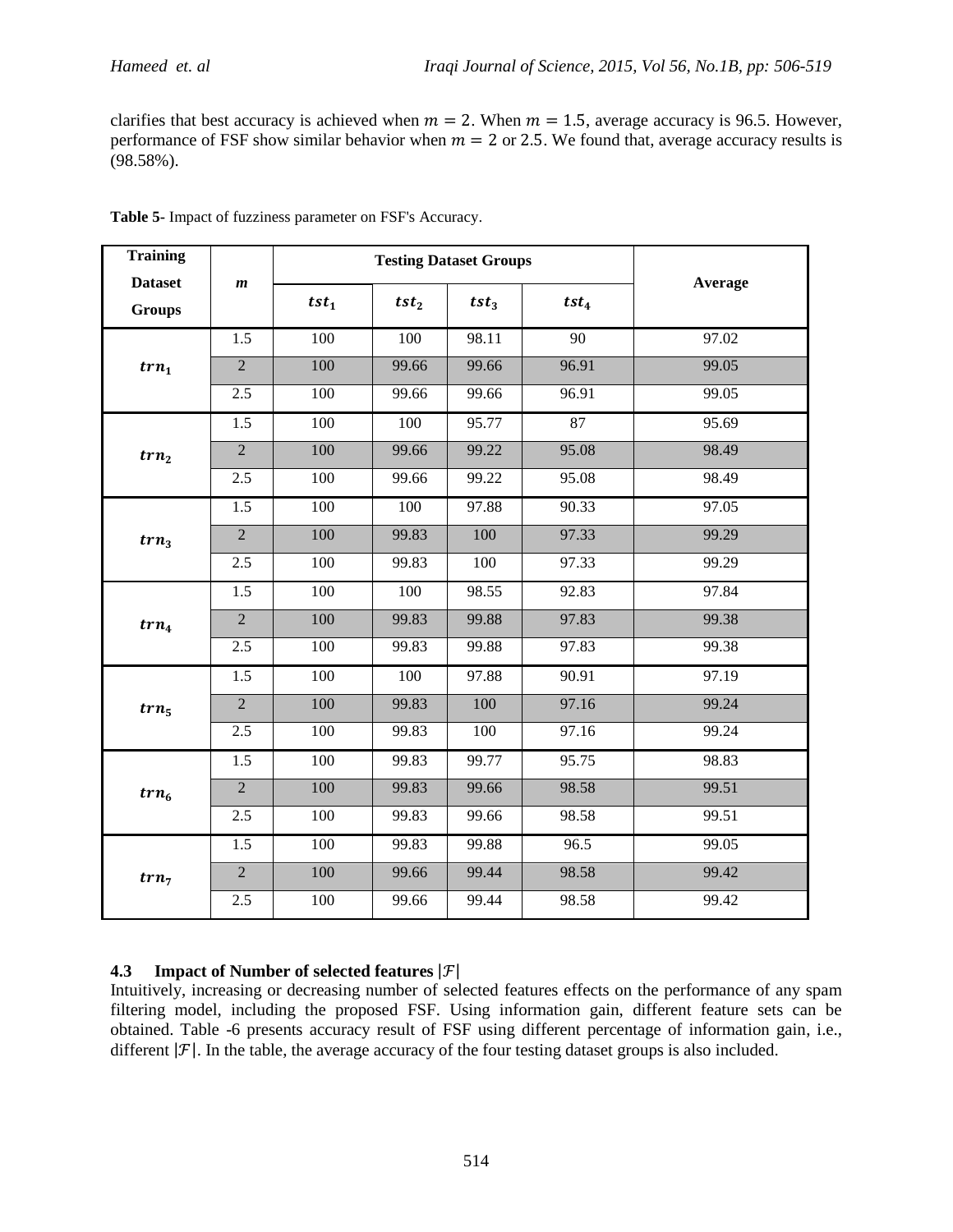| <b>Training Dataset</b> |            | <b>Testing Dataset Groups</b> |                  |                  |                 |         |
|-------------------------|------------|-------------------------------|------------------|------------------|-----------------|---------|
| <b>Groups</b>           | Percentage | $tst_1$                       | tst <sub>2</sub> | tst <sub>3</sub> | $tst_4$         | Average |
|                         | 100%       | 100                           | 99.66            | 99.66            | 96.91           | 99.05   |
| $trn_1$                 | 50%        | 100                           | 99.66            | 99.22            | 96.66           | 98.88   |
|                         | 40%        | 100                           | 99.66            | 99.33            | 96.33           | 98.83   |
|                         | 30%        | 100                           | 100              | 97.22            | 88.91           | 96.53   |
|                         | 100%       | 100                           | 99.66            | 99.22            | 95.08           | 98.49   |
| trn <sub>2</sub>        | 50%        | 100                           | 99.66            | 99.33            | 95.33           | 98.58   |
|                         | 40%        | 100                           | 100              | 96.44            | 88              | 96.11   |
|                         | 30%        | 100                           | 100              | 95.44            | 86              | 95.36   |
|                         | 100%       | 100                           | 99.83            | 100              | 97.33           | 99.29   |
| trn <sub>3</sub>        | 50%        | 100                           | 99.83            | 100              | 97.25           | 99.27   |
|                         | 40%        | 100                           | 99.83            | 100              | 96.91           | 99.18   |
|                         | 30%        | 100                           | 100              | 97.66            | 89.41           | 96.76   |
|                         | 100%       | 100                           | 99.83            | 99.88            | 97.83           | 99.38   |
|                         | 50%        | 100                           | 99.83            | 99.88            | 97.75           | 99.36   |
| $trn_4$                 | 40%        | 100                           | 99.83            | 99.88            | 97.83           | 99.38   |
|                         | 30%        | 100                           | 100              | 98.44            | 91.75           | 97.54   |
|                         | 100%       | 100                           | 99.83            | 100              | 97.16           | 99.24   |
| $trn_5$                 | 50%        | 100                           | 99.83            | 99.88            | 97.33           | 99.26   |
|                         | 40%        | 100                           | 99.83            | 100              | $\overline{97}$ | 99.20   |
|                         | 30%        | 100                           | 100              | 97.55            | 88.75           | 96.57   |
|                         | 100%       | 100                           | 99.83            | 99.66            | 98.58           | 99.51   |
| $trn_6$                 | 50%        | 100                           | 99.66            | 99.55            | 98.08           | 99.32   |
|                         | 40%        | 100                           | 99.83            | 99.55            | 98              | 99.34   |
|                         | 30%        | 100                           | 99.83            | 99.44            | 98              | 99.31   |
|                         | 100%       | 100                           | 99.66            | 99.44            | 98.58           | 99.42   |
|                         | 50%        | 100                           | 99.66            | 99.11            | 98.5            | 99.31   |
| $trn_7$                 | 40%        | 99.66                         | 99.66            | 99.33            | 98.41           | 99.26   |
|                         | 30%        | 99.66                         | 99.5             | 99.33            | 98.08           | 99.14   |

**Table 6-** Impact of Number of features on FSF's Accuracy with m=2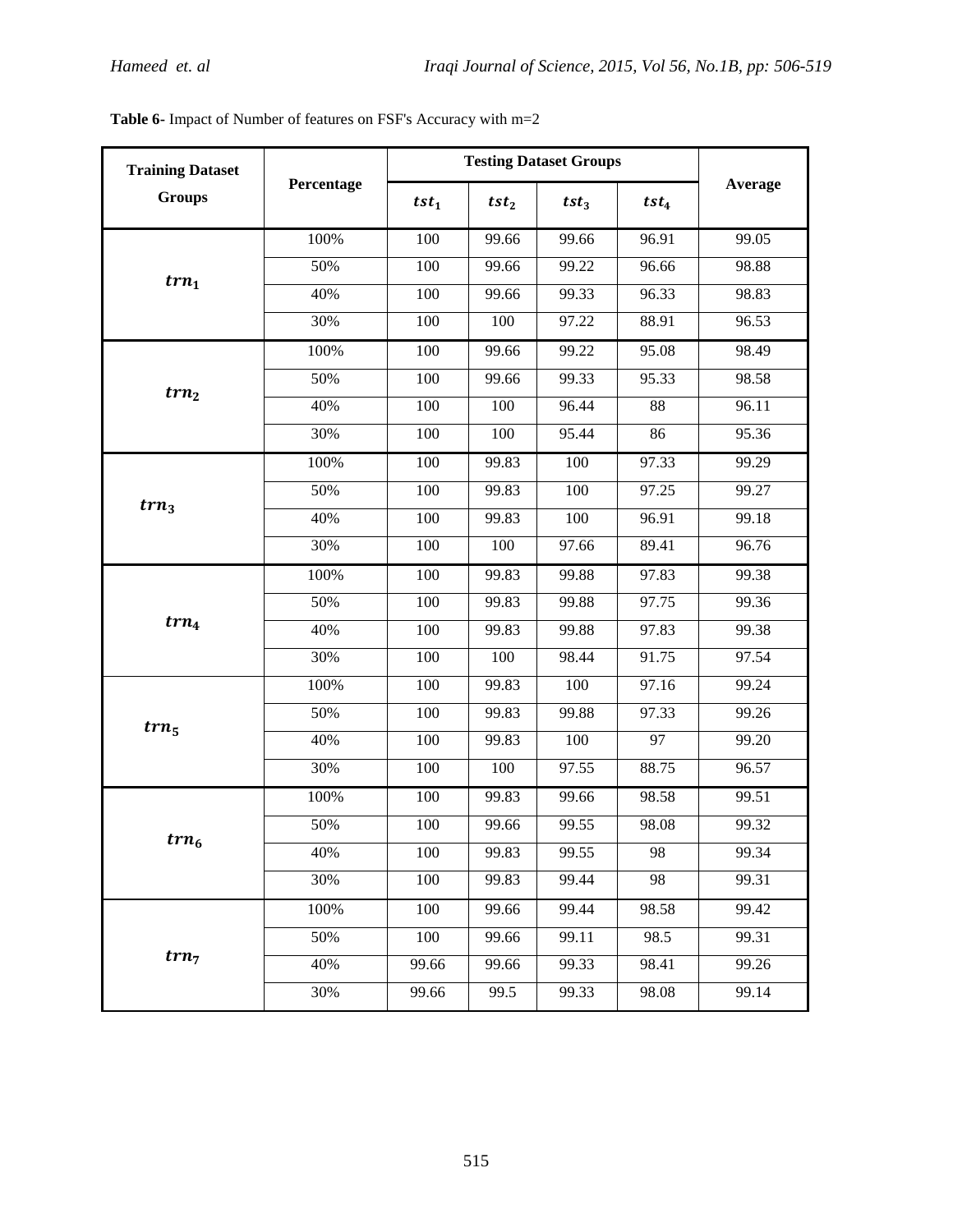In this experiment, fuzziness parameter  $m$  is set (according to table - 5) to 2. Four setting are experimented with. 100% (i.e., the complete set of 57 features are used), 50% of information gain (i.e., 29 features are selected), 40% (i.e., 23 features are selected) and 30% of information gain (i.e. 17 features are selected). The results in table - 6 indicate that even using the whole feature set, i.e.,  $|\mathcal{F}| = 57$  results in the highest accuracy, but discarding about half of the total feature set (i.e., letting  $|\mathcal{F}| = 29$ ) can also produces comparable results. Moreover, in two cases ( $trn<sub>2</sub>$  and  $trn<sub>5</sub>$ ) out of the seven cases mentioned in the table, 50% of information gain gives better accuracy results than using 100% feature set. To this end, one can say that using 50% of feature set can give better compromise between FSF's accuracy and computation cost.

#### **Comparative Results**

The following section illustrates the performance of FSF and Naïve Bayes (NB) in terms of *accuracy*, *spam precision* and *spam recall.* 

Figure -2 depicts the Accuracy of FSF and NB with 50% of features) when seven training dataset groups and four testing dataset groups are used**.** The results reveal that FSF has higher accuracy than NB regardless of number of samples in training and testing dataset groups.



**Figure 2-** Accuracy while using each of the seven training datasets  $\{trn_1, trn_2, ..., trn_7\}$  for testing (a): tst<sub>1</sub> dataset (b):  $tst_2$  dataset (c):  $tst_3$  dataset (d):  $tst_4$  dataset. In each figure, NB (left bar) and FSF (right bar).

Figure-3 depict the precision of FSF and NB with 50% of features) when seven training dataset groups and four testing dataset groups are used**.** The results clarifies that FSF provides higher precision than NB in all training and testing groups.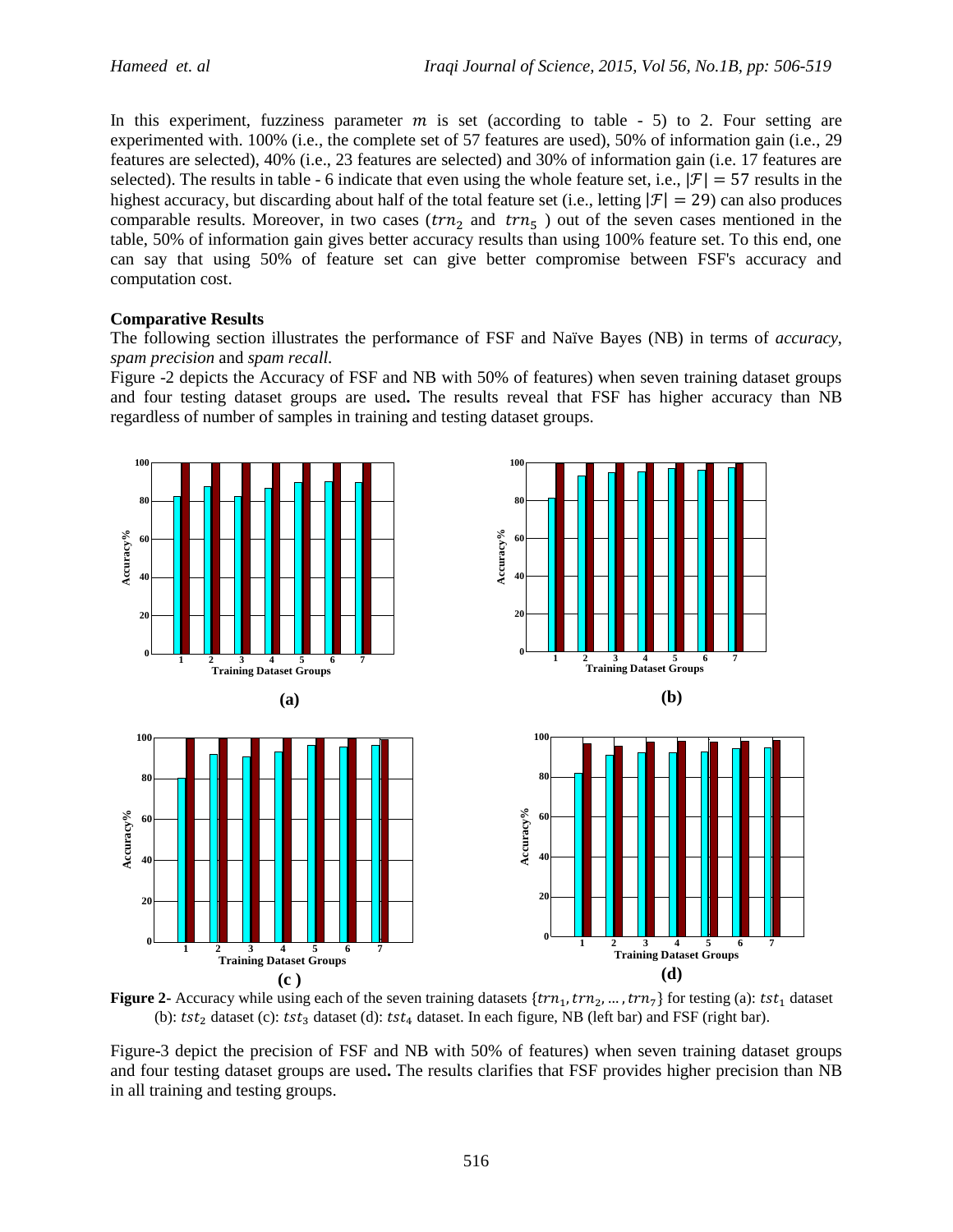

**Figure 3-** Precision while using each of the seven training datasets  $\{trn_1, trn_2, ..., trn_7\}$  for testing (a): tst<sub>1</sub> dataset (b):  $tst_2$  dataset (c):  $tst_3$  dataset (d):  $tst_4$  dataset. In each figure, NB (left bar) and FSF (right bar).

Figure- 4 depicts the recall of FSF and NB with 50% of features**.** The spam recall of FSF and NB are equal for testing groups  $tst_1$  and  $tst_2$ . On the remaining two testing datasets, NB's spam recall is better than or equal to spam recall of FSF. These results reflect the ability of NB algorithm to bias towards maximizing spam recall at the expense of accuracy and precision. On the other hand, the proposed FSF tends to maximize both accuracy and precision at the expense of spam recall function.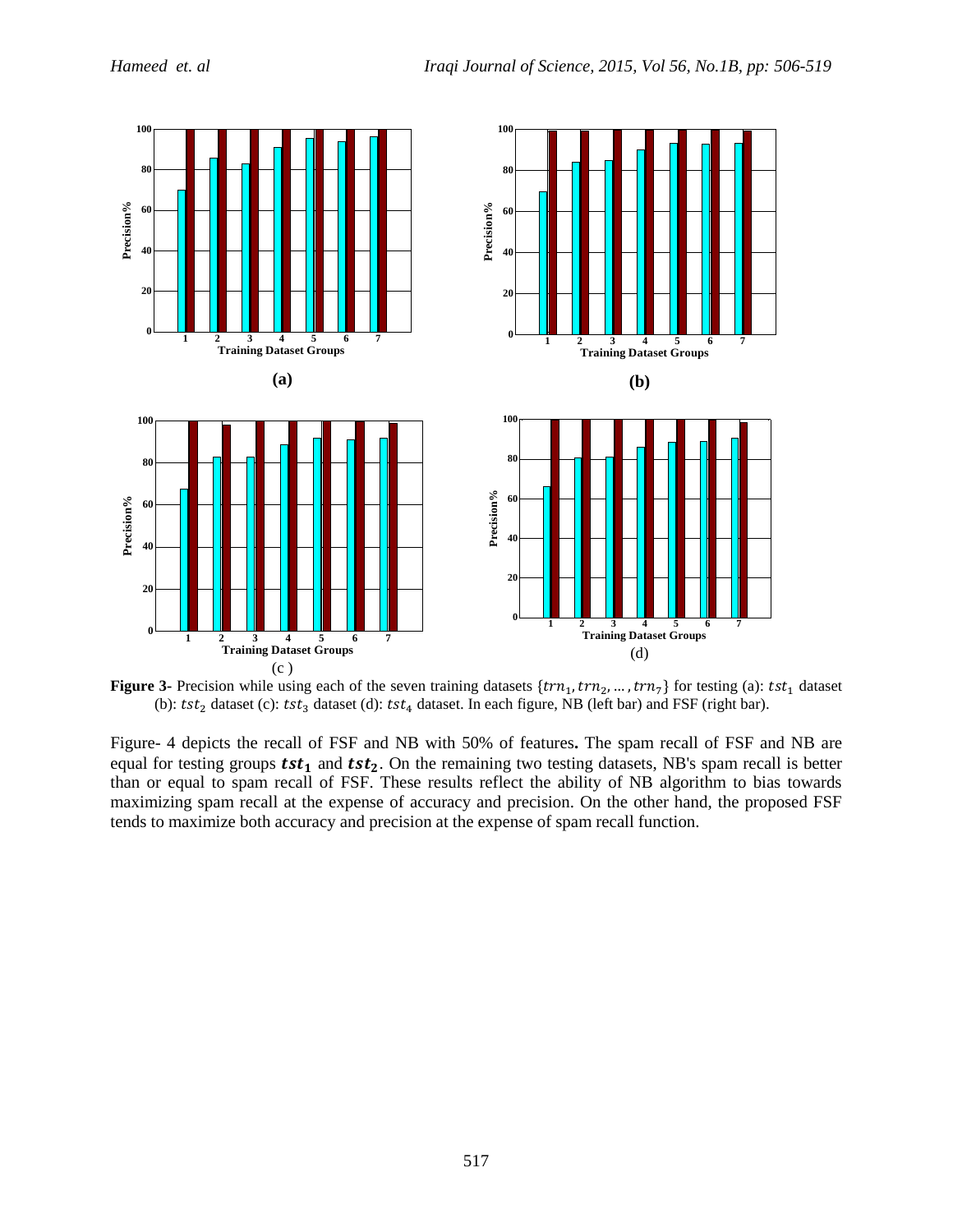

**Figure 4-** Spam recall while using each of the seven training datasets  $\{trn_1, trn_2, ..., trn_7\}$  for testing (a): dataset (b):  $tst_2$  dataset (c):  $tst_3$  dataset (d):  $tst_4$  dataset. In each figure, NB (left bar) and FSF (right bar).

## **5. Conclusions**

Spam has become a major problem for companies and private users. This paper proposes a fuzzy based spam filtering technique based on FCM. Experimental results reveal out that the proposed FSF algorithm is more efficient than Naive Bayes algorithm. While FSF achieves its highest accuracy result in (98.58%), the result of Naïve Bayes is (96.44%). Furthermore, When information gain algorithm is applied (e.g., when selecting only 50% of features) the results of FSF is better than NB However, the spam recall of NB is better than or equal to spam recall of FSF. Further extension to the current work can be recommended. For example, trying to use another fuzzy clustering algorithm, such as possiblistic fuzzy c-means.

## **References**

- **1.** Yeganeh, M. S., Bin L. and Babu, G. P. **2012.** A Model for Fuzzy Logic Based Machine Learning Approach for Spam Filtering.*IOSR J. Computer Engineering*, (4), pp: 07-10.
- **2.** Suryavanshi, A. and Shandilya, S. **2012.** Spam Filtering and Removing Spam Content from Massage by Using Naive Bayesian. *International J. Computational Engineering & Management,* (15).